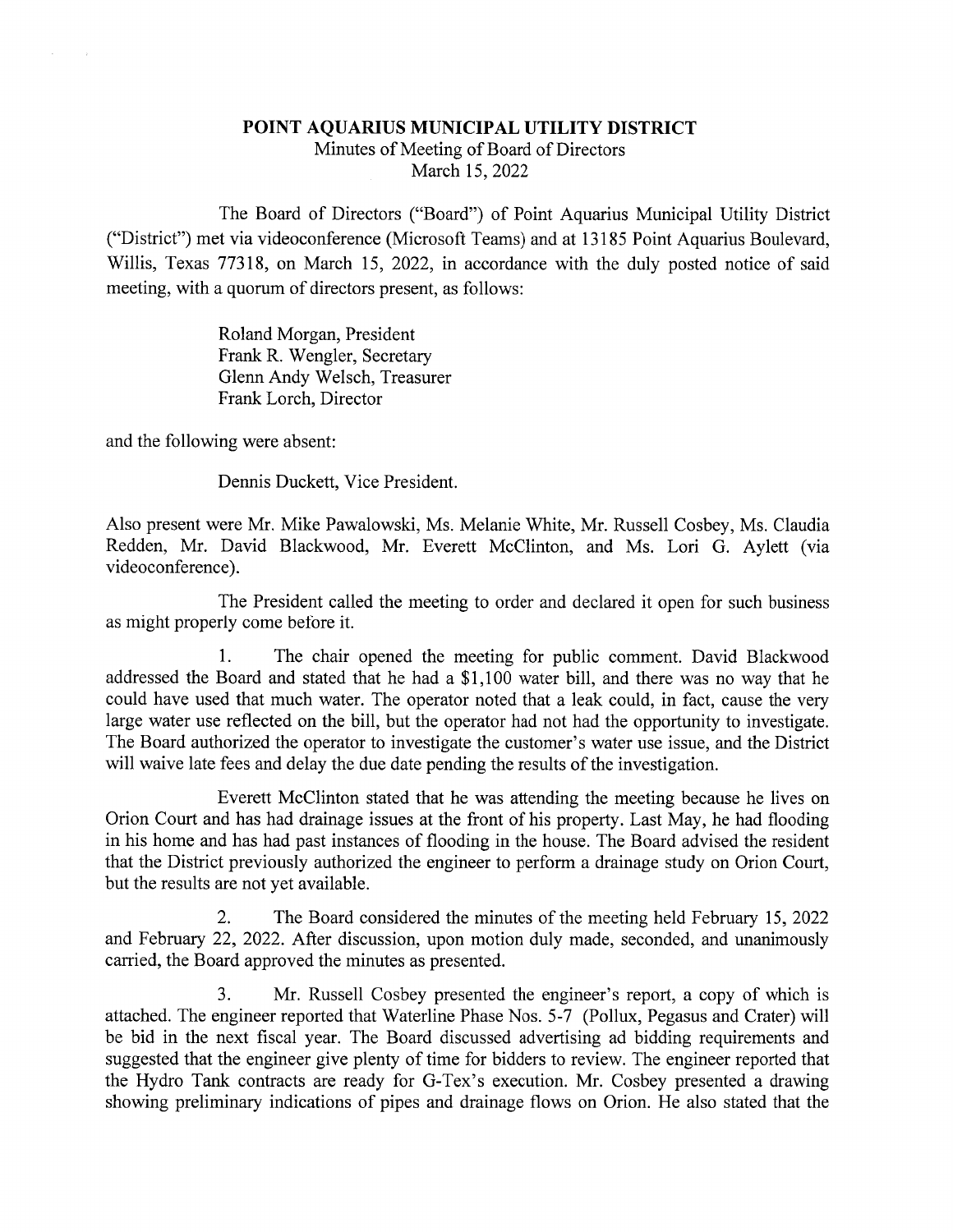hydraulic study had been done with the assistance of LIDAR. The written results of the study were not yet available. There was a lengthy discussion regarding the status of the study and the time it has taken the engineer to complete the project. The Board instructed the engineer to complete the study as soon as possible, as residents are inquiring about to question the drainage matters.

Mr. Cosbey reported that the first publication of the waste discharge permit renewal occurred on February 21.

On the FM 1092 project, the engineer has received the submittal for the waterline, valve, hydrants, and casing. The engineer has reviewed the submittal and returned it to TxDOT. Director Wengler asked when the state is going to install the line, and the engineer noted that the schedule had not yet been established. Director Wengler noted that given the length of time it is taking TxDOT to perform the work, the District may have an opportunity to relocate the line itself at a cost savings to the District.

The Board briefly discussed the asset management plan. The Board noted that there was need for another workshop meeting to be held on March 24<sup>th</sup> at 4:00 p.m. The Board noted that there would be no need for a video conference option. Upon unanimous vote, the engineer's report was approved as presented.

4. Mr. Mike Pawalowski and Ms. Melanie White presented an operator's report, a copy of which is attached. The District had 10.14% water loss, and the sewage treatment plant operated at 36% of permitted capacity. The operator reported pumpage from the Jasper well of 71,000 gallons and from the Catahoula well of 5,605,000 gallons. The District had 1,058 active accounts and billed 1,067 accounts. The District installed six new taps and performed 2-meter change outs.

The operators reported that they are going to have the wastewater treatment plant meter calibrated. The operator reported that they have cleared out the chlorine contact chamber. The operator also pulled and cleaned pumps No. 1 and 2 to the onsite lift station. The operator reported that pump No. 1 at the Summerchase Lift Station burned up. They have cleared out debris at all lift stations. The new SC2000 controller has been delivered and is scheduled for installation on the effluent lift station. The operator discussed the repair of a storm sewer at 12118 Sagittarius East. The storm sewer will require removal of sidewalks, some landscaping and a fence. The operator confirmed that all of these encroachments were located on the District's easement. After discussion, upon unanimous vote, the operator's report was approved as presented.

5. Lori Aylett presented the attorney's report. The property owner on Andromeda finally paid all back charges and meter tampering charges in full. The customer was unhappy because he had to hire a plumber to reconnect his waterline to the District's meter.

6. The Board reviewed tax accounts for removal from the delinquent roll. The Montgomery County tax assessor presented three accounts proposed to be written off as uncollectible, and upon unanimous vote, the Board authorized write-off of the accounts.

7. Ms. Claudia Redden presented a bookkeeper's report, a copy of which is attached. The District has a general fund balance of \$3,078,876.41, a tax fund balance of \$47,570.54 and total debt service funds of \$35,254.72. The bookkeeper reported that every time